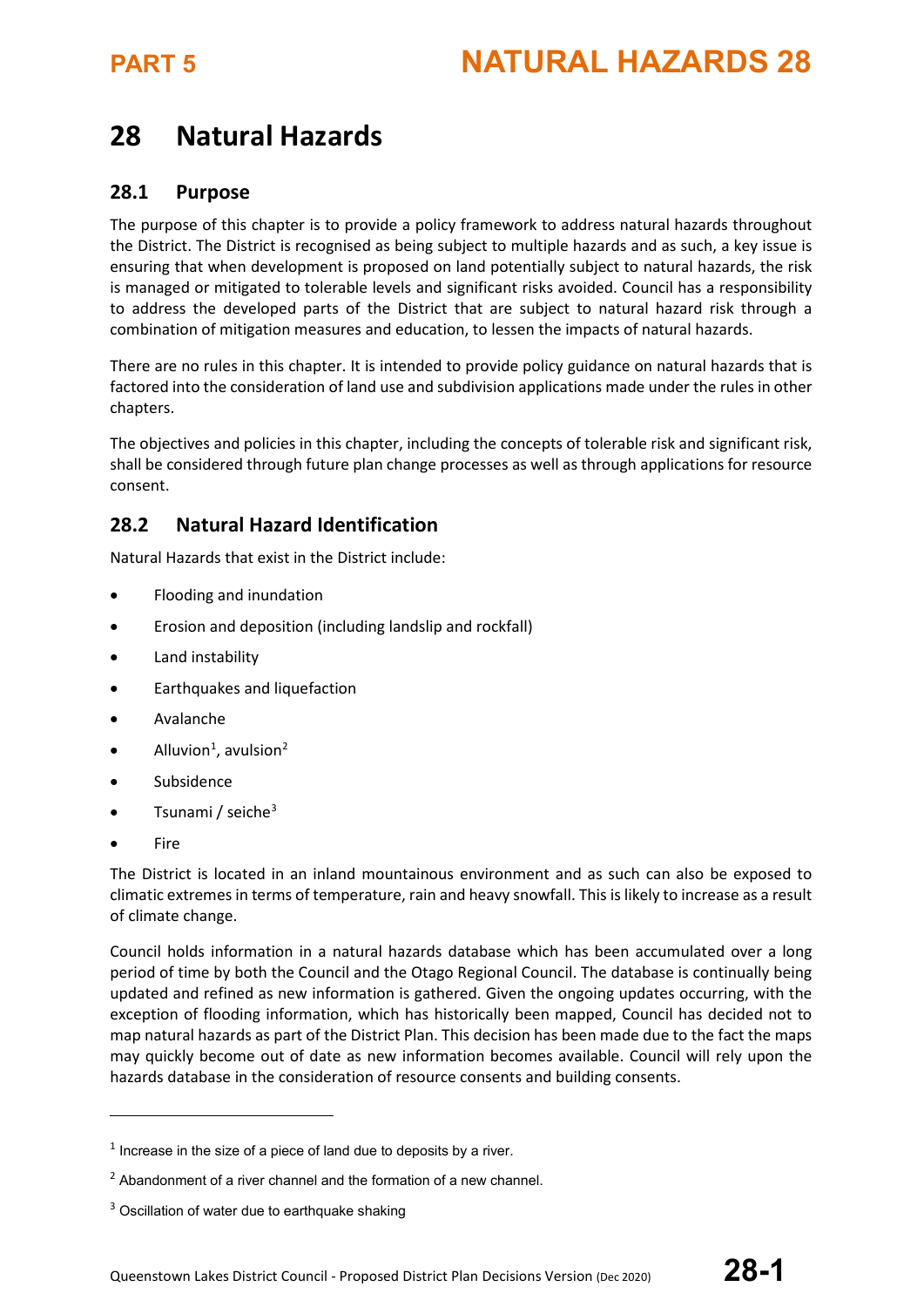

The database is readily available to the public through the Council website and at Council Offices.

Additional to the Resource Management Act, Council has obligations to address hazards under other legislation such as the Building Act 2004, the Civil Defence and Emergency Management Act 2002 and the Local Government Act 2002. In particular the provisions of the Building Act provide Council with the ability to refuse to issue a building consent in certain circumstances where a property is subject to natural hazards. As such, Council uses the provisions in the District Plan as just one tool to address natural hazard risk.

### **28.3 Objectives and Policies**

- **28.3.1 A Objective - The risk to people and the built environment posed by natural hazards is managed to a level tolerable to the community.**
- **28.3.1 B Objective - Development on land subject to natural hazards only occurs where the risks to the community and the built environment are appropriately managed.**

#### **Policies**

#### *Determining significant risk and risk tolerance*

- 28.3.1.1 When determining the significance of the natural hazard risk the following matters shall be considered:
	- a. The likelihood of the hazard event including multiple and cascading events;
	- b. After taking account of existing and proposed risk reduction measures, the potential consequences including:
		- i. Whether buildings and structures, critical services and lifeline utilities would be functionally compromised in a hazard event;
		- ii. The risk to human life or safety;
		- iii. The scale of potential adverse effects;
		- iv. The displacement of risk.
	- c. People's and communities' tolerance of the natural hazard risk.
- 28.3.1.2 When assessing tolerance of risk the following matters shall be considered:
	- a. the nature and scale of the activity;
	- b. existing lawfully established land use or zoning;
	- c. the actual and potential adverse effects of the natural hazard on people and communities;
	- d. those people's and communities' awareness or experience of the risk, including any investigations, initiatives or natural hazard risk engagement that have been undertaken;
	- e. the consequence of and response to past natural events;
	- f. the effectiveness and implementation of responses, adaptions or mitigation measures.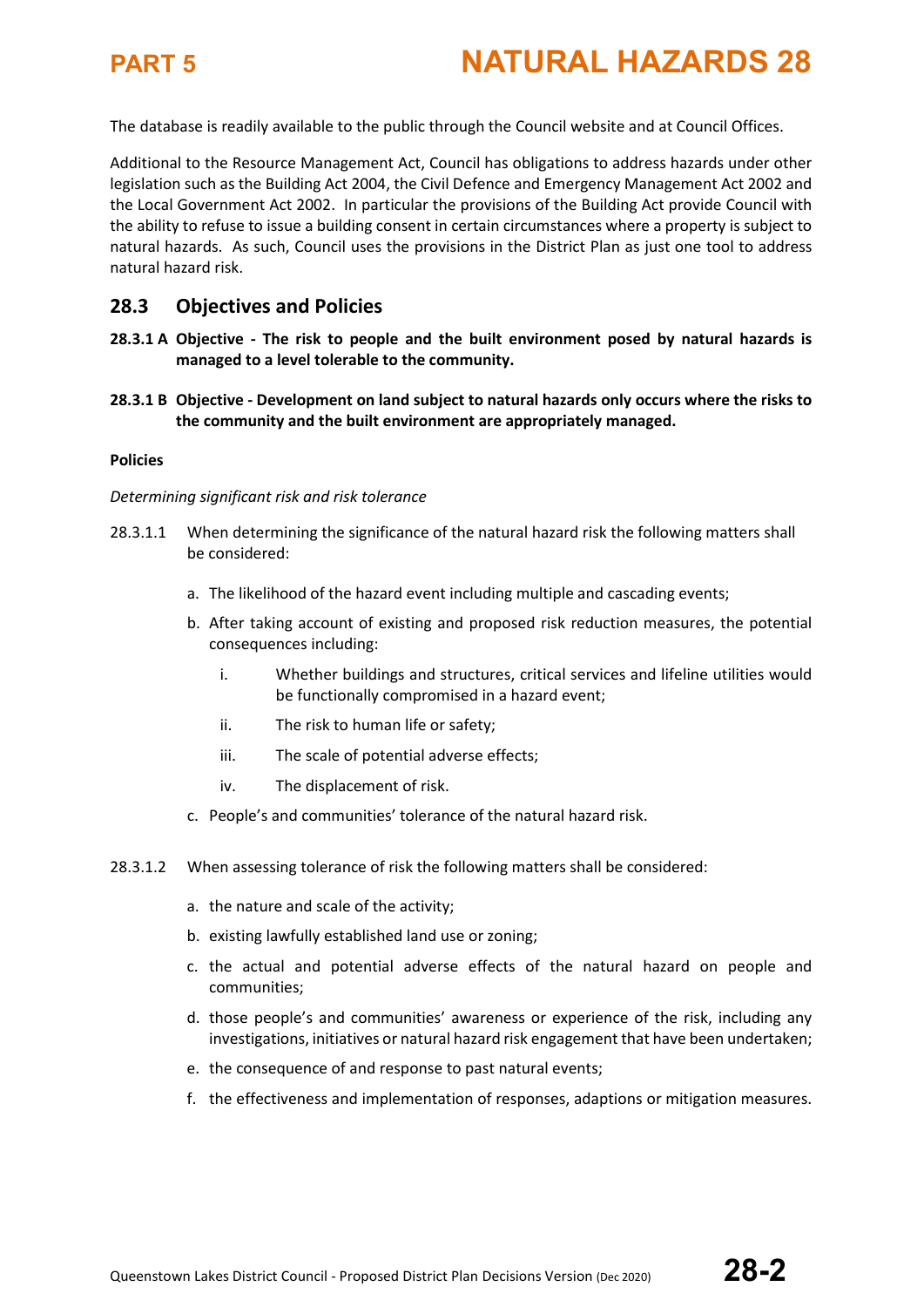### *Assessment of natural hazard risk*

- 28.3.1.3 Ensure all proposals to subdivide or develop land that is subject to natural hazard risk include an assessment that is commensurate with the level of natural hazard risk including where relevant:
	- a. the likelihood of the natural hazard event occurring over no less than a 100 year period;
	- b. the type and scale of the natural hazard and the effects of a natural hazard on the subject land, and proposed activity or development;
	- c. the effects of multiple and cascading hazards;
	- d. the effects of climate change on the likelihood and scale of the natural hazard;
	- e. the potential for the activity to exacerbate the natural hazard risk both within and beyond the subject land;
	- f. the location, design and construction of building and structures to mitigate the effects of natural hazards, such as the raising of floor levels, or relocation of buildings and structures;
	- g. management techniques that avoid or manage natural hazard risk to a tolerable level, including with respect to ingress and egress of both residents and emergency services during a natural hazard event.

Advice note:

Council's natural hazard database identifies land that is affected by, or potentially affected by, natural hazards. The database contains natural hazard information that has been developed at different scales and this should be taken into account when assessing potential natural hazard risk. It is highly likely that for those hazards that have been identified at a 'district wide' level, further detailed analysis will be required.

### *Management of natural hazard risks*

- 28.3.1.4 Avoid activities that result in significant risk from natural hazard.
- 28.3.1.5 Recognise that some areas that are already developed are now known to be subject to natural hazard risk and minimise such risk as far as practicable while acknowledging that the community may be prepared to tolerate a level of risk.
- 28.3.1.6 Not preclude subdivision and development of land subject to natural hazards which do not:
	- a. accelerate or worsen the natural hazard risk to an intolerable level;
	- b. expose vulnerable activities to intolerable natural hazard risk;
	- c. create an intolerable risk to human life;
	- d. increase the natural hazard risk to other properties to an intolerable level;
	- e. require additional works and costs including remedial and maintenance works, that would be borne by the public.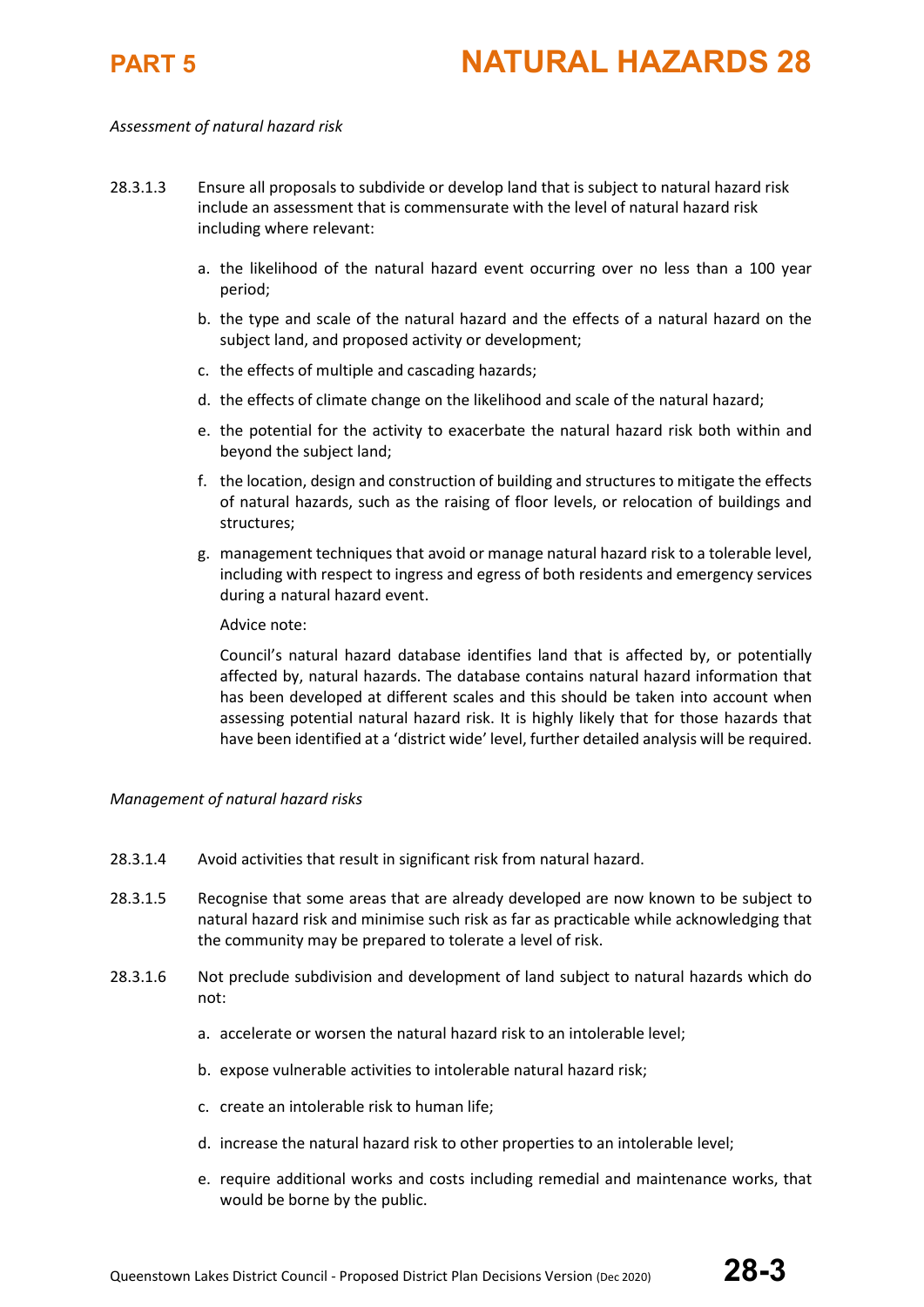- 28.3.1.7 Except as provided for in Policy 28.3.1.6, restrict activities where the natural hazard risk is intolerable to people and the community (Policy 28.3.1.2).
- 28.3.1.8 Ensure assets and infrastructure are constructed and located to avoid or mitigate:
	- a. the potential for natural hazard risk to human life to be exacerbated; and
	- b. the potential risk of damage to property and infrastructural networks from natural hazards to the extent practicable, including consideration of the functional needs of regionally significant infrastructure.
- 28.3.1.9 Where a natural hazard has been identified, but the natural hazard risk to people and communities is unknown, but potentially significant, apply a precautionary approach.
- 28.3.1.10 Enable Otago Regional Council and the Council exercising their statutory powers to undertake physical works for the purposes of natural hazard risk mitigation while recognising the need to mitigate potential adverse effects that may result from those works.
- 28.3.1.11 Promote the use of natural features, buffers and appropriate risk management approaches in preference to hard engineering solutions in mitigating natural hazard risk.

### **28.3.2 Objective - The community's awareness and understanding of the natural hazard risk in the District is continually enhanced.**

### **Policies**

- 28.3.2.1 Continually develop and refine a natural hazards database in conjunction with the Otago Regional Council.
- 28.3.2.2 When considering resource consent applications or plan changes, the Council will have regard to the natural hazards database.
- 28.3.2.3 Ensure the community has access to the most up-to-date natural hazard information available.
- 28.3.2.4 Increase the community awareness of the potential risk of natural hazards, and the necessary emergency responses to natural hazard events.
- 28.3.2.5 Monitor natural hazard trends and changes in risk and identify actions, including the use of an adaptive management approach, should natural hazard risk become intolerable.

### **28.4 Other Relevant Provisions**

### **28.4.2 District Wide Rules**

Attention is drawn to the following District Wide chapters.

| Introduction                  | <b>Definitions</b>   | <b>Strategic Direction</b><br>3              |
|-------------------------------|----------------------|----------------------------------------------|
| <b>Urban Development</b><br>4 | Tangata Whenua<br>5. | Landscapes<br>Rural<br>6<br>and<br>Character |
| 25 Earthworks                 | 26 Historic Heritage | 27 Subdivision                               |